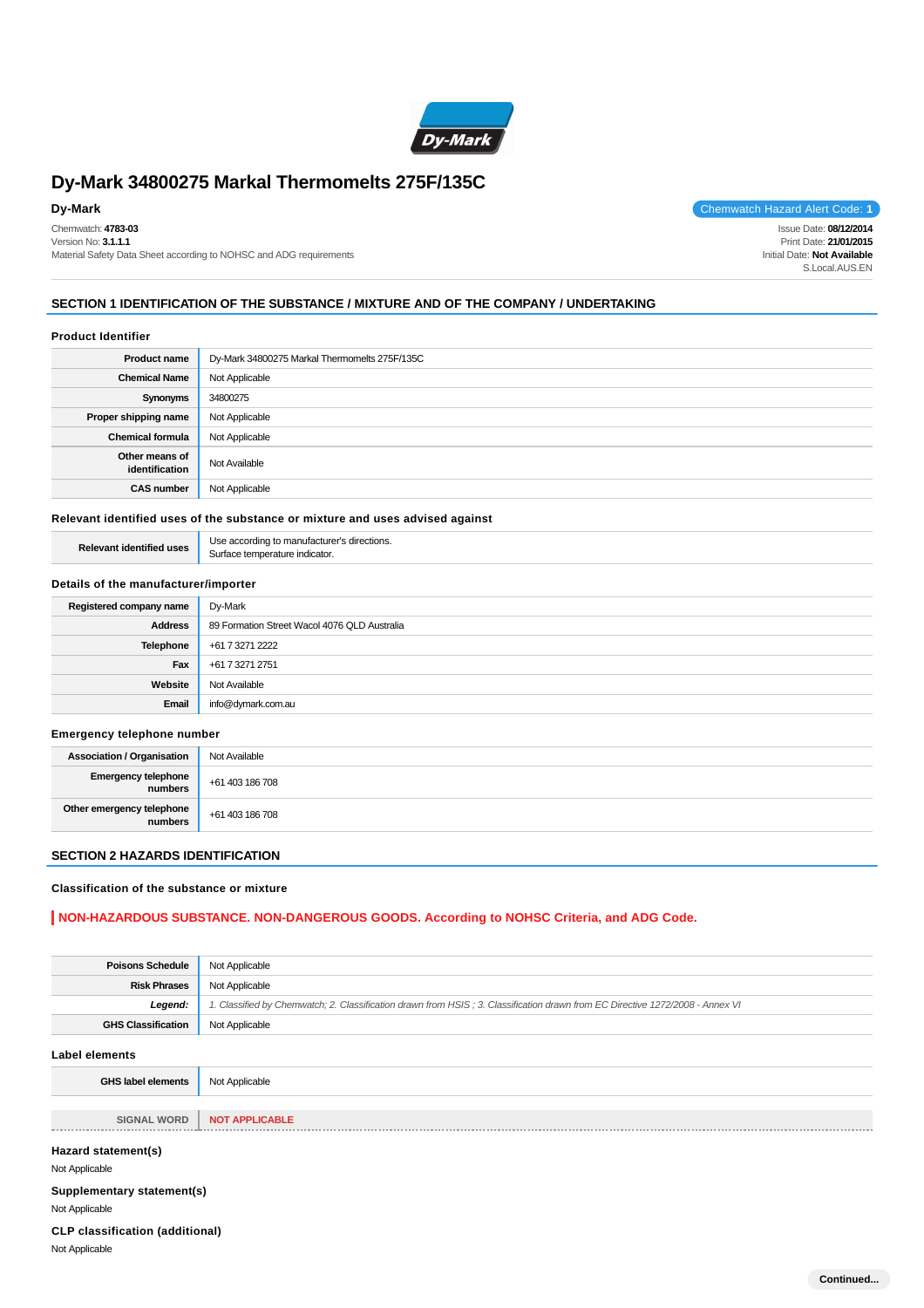# Issue Date: **08/12/2014** Print Date: **21/01/2015**

# **Dy-Mark 34800275 Markal Thermomelts 275F/135C**

| <b>Precautionary statement(s) Prevention</b>    |                                                                  |  |
|-------------------------------------------------|------------------------------------------------------------------|--|
| Not Applicable                                  |                                                                  |  |
| Precautionary statement(s) Response             |                                                                  |  |
| Not Applicable                                  |                                                                  |  |
| <b>Precautionary statement(s) Storage</b>       |                                                                  |  |
| Not Applicable                                  |                                                                  |  |
| Precautionary statement(s) Disposal             |                                                                  |  |
| Not Applicable                                  |                                                                  |  |
| <b>Label elements</b>                           |                                                                  |  |
| Not Applicable                                  |                                                                  |  |
| Relevant risk statements are found in section 2 |                                                                  |  |
| Indication(s) of danger                         | Not Applicable                                                   |  |
| <b>SAFETY ADVICE</b>                            |                                                                  |  |
| Not Applicable                                  |                                                                  |  |
| Other hazards                                   |                                                                  |  |
|                                                 | May produce discomfort of the eyes, respiratory tract and skin*. |  |
|                                                 | Ingestion may produce health damage*.                            |  |

# **SECTION 3 COMPOSITION / INFORMATION ON INGREDIENTS**

#### **Substances**

See section below for composition of Mixtures

#### **Mixtures**

| <b>CAS No</b> | %[weight]      | Name          |
|---------------|----------------|---------------|
|               | <b>NotSpec</b> | fatty alcohol |
|               | NotSpec        | salicylamide  |

# **SECTION 4 FIRST AID MEASURES**

# **Description of first aid measures**

| <b>Eye Contact</b>  | If this product comes in contact with eyes:<br>▶ Wash out immediately with water.<br>If irritation continues, seek medical attention.<br>▶ Removal of contact lenses after an eye injury should only be undertaken by skilled personnel.                                                                                                                                                                                                                                                                                                                                                                                                                                                                                                                                                                                                                                                                                                                                                                                                                                                                                                                                                                                                       |  |
|---------------------|------------------------------------------------------------------------------------------------------------------------------------------------------------------------------------------------------------------------------------------------------------------------------------------------------------------------------------------------------------------------------------------------------------------------------------------------------------------------------------------------------------------------------------------------------------------------------------------------------------------------------------------------------------------------------------------------------------------------------------------------------------------------------------------------------------------------------------------------------------------------------------------------------------------------------------------------------------------------------------------------------------------------------------------------------------------------------------------------------------------------------------------------------------------------------------------------------------------------------------------------|--|
| <b>Skin Contact</b> | If skin contact occurs:<br>Inmediately remove all contaminated clothing, including footwear.<br>Flush skin and hair with running water (and soap if available).<br>▶ Seek medical attention in event of irritation.<br>In case of burns:<br>In Immediately apply cold water to burn either by immersion or wrapping with saturated clean cloth.<br>DO NOT remove or cut away clothing over burnt areas. DO NOT pull away clothing which has adhered to the skin as this can cause further injury.<br>DO NOT break blister or remove solidified material.<br>▶ Quickly cover wound with dressing or clean cloth to help prevent infection and to ease pain.<br>For large burns, sheets, towels or pillow slips are ideal; leave holes for eyes, nose and mouth.<br>DO NOT apply ointments, oils, butter, etc. to a burn under any circumstances.<br>▶ Water may be given in small quantities if the person is conscious.<br>Alcohol is not to be given under any circumstances.<br>Reassure.<br>$\blacktriangleright$ Treat for shock by keeping the person warm and in a lying position.<br>▶ Seek medical aid and advise medical personnel in advance of the cause and extent of the injury and the estimated time of arrival of the patient. |  |
| Inhalation          | If fumes, aerosols or combustion products are inhaled remove from contaminated area.<br>• Other measures are usually unnecessary.                                                                                                                                                                                                                                                                                                                                                                                                                                                                                                                                                                                                                                                                                                                                                                                                                                                                                                                                                                                                                                                                                                              |  |
| Ingestion           | If swallowed do <b>NOT</b> induce vomiting.<br>If vomiting occurs, lean patient forward or place on left side (head-down position, if possible) to maintain open airway and prevent aspiration.<br>• Observe the patient carefully.<br>► Never give liquid to a person showing signs of being sleepy or with reduced awareness; i.e. becoming unconscious.<br>• Give water to rinse out mouth, then provide liquid slowly and as much as casualty can comfortably drink.<br>$\blacktriangleright$ Seek medical advice.                                                                                                                                                                                                                                                                                                                                                                                                                                                                                                                                                                                                                                                                                                                         |  |

# **Indication of any immediate medical attention and special treatment needed**

Treat symptomatically.

# **SECTION 5 FIREFIGHTING MEASURES**

# **Extinguishing media**

- Water spray or fog.
- Alcohol stable foam.
- **Dry chemical powder.**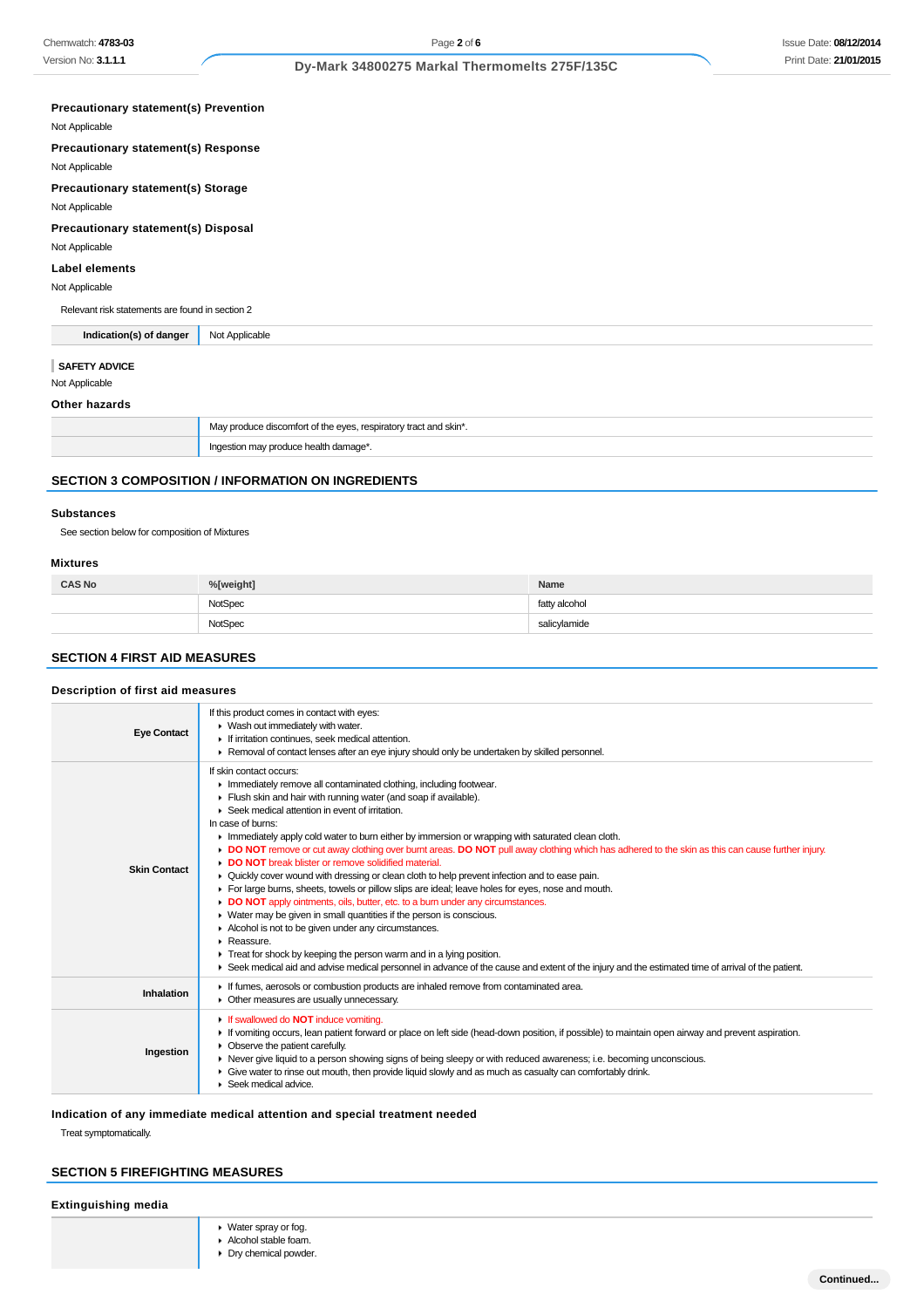### Issue Date: **08/12/2014** Print Date: **21/01/2015**

### **Dy-Mark 34800275 Markal Thermomelts 275F/135C**

Carbon dioxide.

| Special hazards arising from the substrate or mixture |  |  |  |
|-------------------------------------------------------|--|--|--|
|-------------------------------------------------------|--|--|--|

| <b>Fire Incompatibility</b>    | Avoid contamination with oxidising agents i.e. nitrates, oxidising acids, chlorine bleaches, pool chlorine etc. as ignition may result                                                                                                                                                       |  |
|--------------------------------|----------------------------------------------------------------------------------------------------------------------------------------------------------------------------------------------------------------------------------------------------------------------------------------------|--|
| <b>Advice for firefighters</b> |                                                                                                                                                                                                                                                                                              |  |
| <b>Fire Fighting</b>           | Alert Fire Brigade and tell them location and nature of hazard.<br>▶ Wear breathing apparatus plus protective gloves.<br>• Prevent, by any means available, spillage from entering drains or water courses.<br>► Use water delivered as a fine spray to control fire and cool adjacent area. |  |
| <b>Fire/Explosion Hazard</b>   | Combustible.<br>Slight fire hazard when exposed to heat or flame.<br>► Heating may cause expansion or decomposition leading to violent rupture of containers.<br>• On combustion, may emit toxic fumes of carbon monoxide (CO).                                                              |  |

# **SECTION 6 ACCIDENTAL RELEASE MEASURES**

# **Personal precautions, protective equipment and emergency procedures**

| <b>Minor Spills</b> | Clean up all spills immediately.<br>Secure load if safe to do so.<br>Bundle/collect recoverable product.<br>Collect remaining material in containers with covers for disposal.                                                                           |
|---------------------|----------------------------------------------------------------------------------------------------------------------------------------------------------------------------------------------------------------------------------------------------------|
| <b>Major Spills</b> | • Clear area of personnel and move upwind.<br>Alert Fire Brigade and tell them location and nature of hazard.<br>▶ Wear breathing apparatus plus protective gloves.<br>▶ Prevent, by any means available, spillage from entering drains or water course. |
|                     |                                                                                                                                                                                                                                                          |
|                     | Personal Protective Equipment advice is contained in Section 8 of the MSDS.                                                                                                                                                                              |

# **SECTION 7 HANDLING AND STORAGE**

### **Precautions for safe handling**

| Safe handling     | Avoid all personal contact, including inhalation.<br>• Wear protective clothing when risk of exposure occurs.<br>▶ Use in a well-ventilated area.<br>Prevent concentration in hollows and sumps. |
|-------------------|--------------------------------------------------------------------------------------------------------------------------------------------------------------------------------------------------|
| Other information | Store away from incompatible materials.                                                                                                                                                          |

#### **Conditions for safe storage, including any incompatibilities**

| Suitable container | • Polyethylene or polypropylene container.<br>Packing as recommended by manufacturer.<br>• Check all containers are clearly labelled and free from leaks.                                                                     |
|--------------------|-------------------------------------------------------------------------------------------------------------------------------------------------------------------------------------------------------------------------------|
|                    | And the first state of the control of the first state of the control of the control of the control of the control of the control of the control of the control of the control of the control of the control of the control of |

# **Storage incompatibility Avoid reaction with oxidising agents**



 $X -$ Must not be stored together<br>  $0 -$ May be stored together with

**0** — May be stored together with specific preventions

 $-$  May be stored together

# **PACKAGE MATERIAL INCOMPATIBILITIES**

Not Available

# **SECTION 8 EXPOSURE CONTROLS / PERSONAL PROTECTION**

### **Control parameters**

#### **OCCUPATIONAL EXPOSURE LIMITS (OEL)**

# **INGREDIENT DATA**

Not Available

#### **EMERGENCY LIMITS**

| Ingredient                                       | <b>Material name</b> | TEEL-1        | TEEL-2              | TEEL-3        |
|--------------------------------------------------|----------------------|---------------|---------------------|---------------|
| Dy-Mark 34800275 Markal<br>Thermomelts 275F/135C | Not Available        | Not Available | Not Available       | Not Available |
|                                                  |                      |               |                     |               |
| Ingredient                                       | <b>Original IDLH</b> |               | <b>Revised IDLH</b> |               |
| Dy-Mark 34800275 Markal<br>Thermomelts 275F/135C | Not Available        |               | Not Available       |               |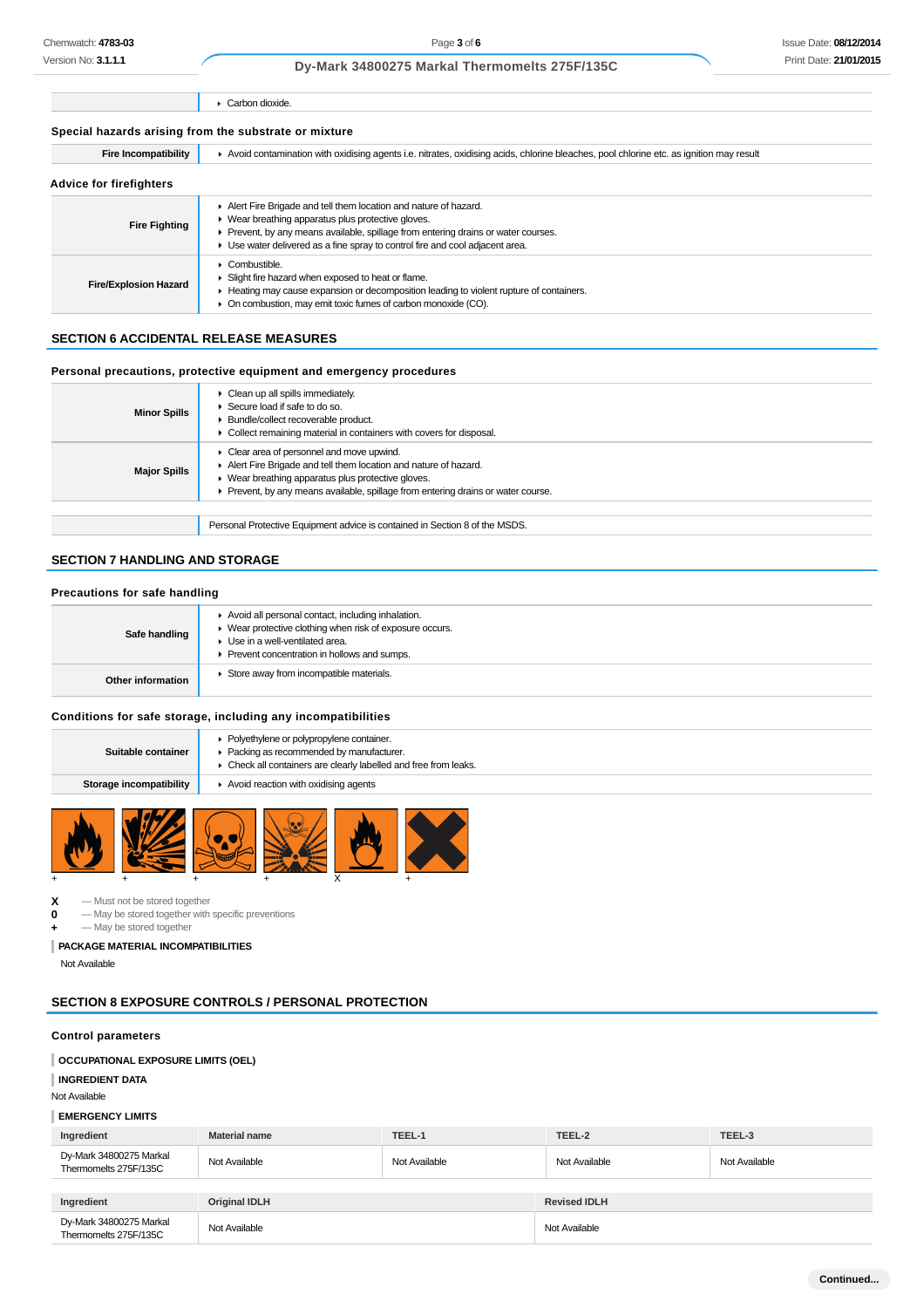#### **Dy-Mark 34800275 Markal Thermomelts 275F/135C**

| <b>Exposure controls</b>            |                                                                                                                                                                                                                                                                                                                                                                                                                                                                                                                                                                                                                                                                 |
|-------------------------------------|-----------------------------------------------------------------------------------------------------------------------------------------------------------------------------------------------------------------------------------------------------------------------------------------------------------------------------------------------------------------------------------------------------------------------------------------------------------------------------------------------------------------------------------------------------------------------------------------------------------------------------------------------------------------|
| Appropriate engineering<br>controls | Engineering controls are used to remove a hazard or place a barrier between the worker and the hazard. Well-designed engineering controls can be highly<br>effective in protecting workers and will typically be independent of worker interactions to provide this high level of protection.<br>The basic types of engineering controls are:<br>Process controls which involve changing the way a job activity or process is done to reduce the risk.<br>Enclosure and/or isolation of emission source which keeps a selected hazard "physically" away from the worker and ventilation that strategically "adds" and<br>"removes" air in the work environment. |
| <b>Personal protection</b>          |                                                                                                                                                                                                                                                                                                                                                                                                                                                                                                                                                                                                                                                                 |
| Eye and face protection             | Safety glasses with side shields.<br>Chemical goggles.<br>• Contact lenses may pose a special hazard; soft contact lenses may absorb and concentrate irritants. A written policy document, describing the wearing of<br>lenses or restrictions on use, should be created for each workplace or task.                                                                                                                                                                                                                                                                                                                                                            |
| <b>Skin protection</b>              | See Hand protection below                                                                                                                                                                                                                                                                                                                                                                                                                                                                                                                                                                                                                                       |
| Hands/feet protection               | ▶ Wear chemical protective gloves, e.g. PVC.<br>▶ Wear safety footwear or safety gumboots, e.g. Rubber<br>No special equipment required due to the physical form of the product.                                                                                                                                                                                                                                                                                                                                                                                                                                                                                |
| <b>Body protection</b>              | See Other protection below                                                                                                                                                                                                                                                                                                                                                                                                                                                                                                                                                                                                                                      |
| Other protection                    | • Overalls.<br>PV.C. apron.<br>▶ Barrier cream.                                                                                                                                                                                                                                                                                                                                                                                                                                                                                                                                                                                                                 |
| <b>Thermal hazards</b>              | Not Available                                                                                                                                                                                                                                                                                                                                                                                                                                                                                                                                                                                                                                                   |

#### **Recommended material(s)**

**GLOVE SELECTION INDEX**

Glove selection is based on a modified presentation of the:

 **"Forsberg Clothing Performance Index".**

 The effect(s) of the following substance(s) are taken into account in the **computergenerated** selection:

Dy-Mark 34800275 Markal Thermomelts 275F/135C Not Available

**Material CPI**

\* CPI - Chemwatch Performance Index

A: Best Selection

B: Satisfactory; may degrade after 4 hours continuous immersion

C: Poor to Dangerous Choice for other than short term immersion

**NOTE**: As a series of factors will influence the actual performance of the glove, a final

selection must be based on detailed observation. -

\* Where the glove is to be used on a short term, casual or infrequent basis, factors such as "feel" or convenience (e.g. disposability), may dictate a choice of gloves which might otherwise be unsuitable following long-term or frequent use. A qualified practitioner should be consulted.

#### **SECTION 9 PHYSICAL AND CHEMICAL PROPERTIES**

#### **Information on basic physical and chemical properties**

**Appearance** Brown odourless stick in a labelled holder; not miscible with water. **Physical state** Manufactured **Relative density (Water = 1)** >1 **Odour** Not Available **Partition coefficient n-octanol / water** Not Available **Odour threshold** Not Available **Auto-ignition temperature Auto-ignition temperature** (°C) **Not Available pH (as supplied)** Not Applicable **Decomposition Decomposition temperature** Not Available **Melting point / freezing point (°C)** 135 C **Viscosity (cSt)** Not Applicable **Initial boiling point and boiling point and**<br> **boiling range (°C)** Not Available **Molecular weight (g/mol)** Not Applicable **Flash point (°C)** Not Available **Taste** Not Available **Taste** Not Available **Evaporation rate** Not Applicable **Explosive properties** Not Available **Flammability** Not Available **Not Available Communisty Oxidising properties** Not Available Upper Explosive Limit (%) **Not Available <b>Surface Tension** (dyn/cm or contact a surface Tension (dyn/cm or conta<br>(mWm **Not Applicable Lower Explosive Limit (%)** Not Available **Volatile Component (%vol)** VOC = 0% by wt **Vapour pressure (kPa)** Not Available **Gas group** Not Available **Gas group** Not Available **Solubility in water (g/L)** Immiscible **pH as a solution(1%)** Not Applicable **Vapour density (Air = 1)** Not Applicable **VOC g/L** Not Available

**Respiratory protection**

Not Applicable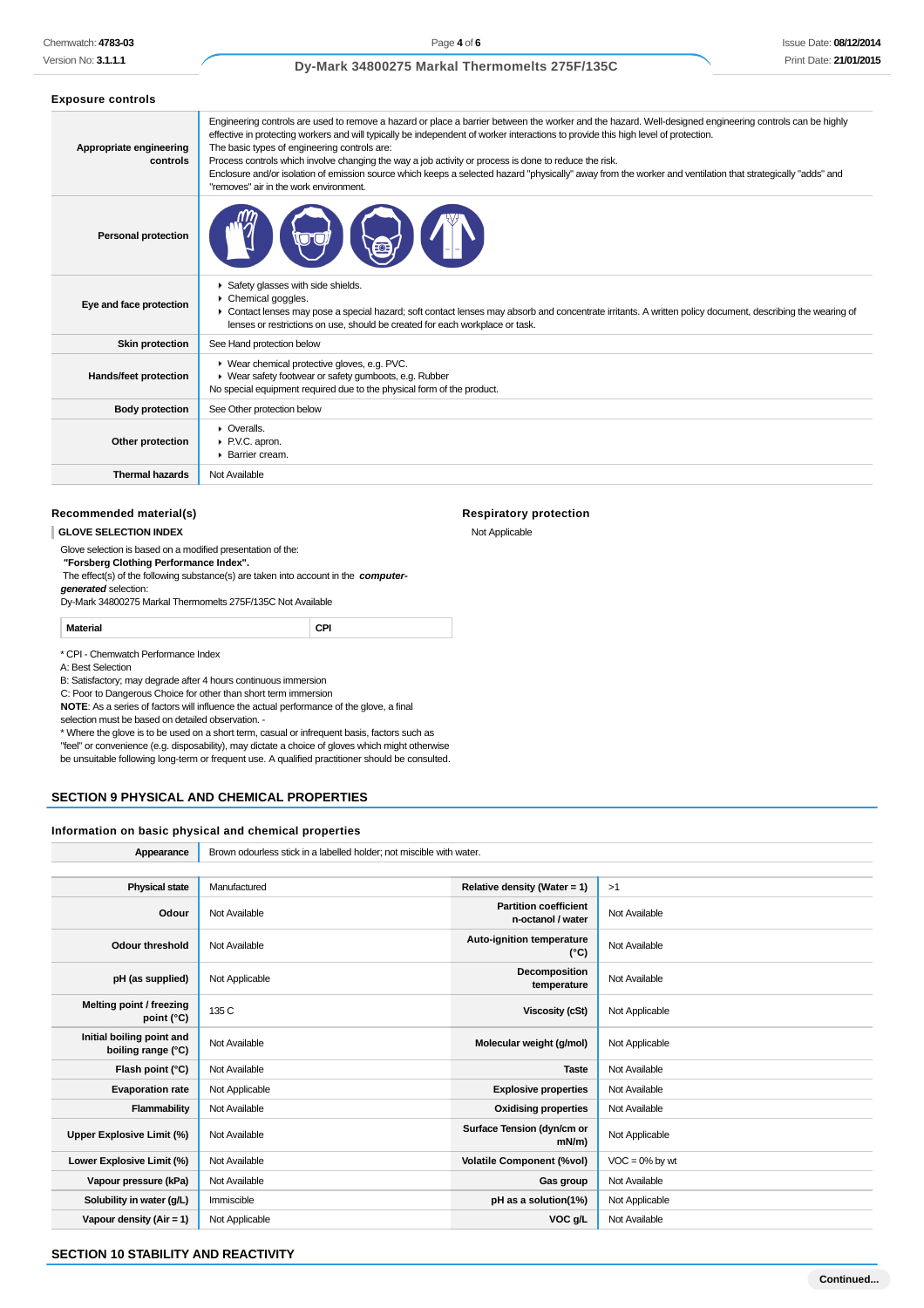# **Dy-Mark 34800275 Markal Thermomelts 275F/135C**

| Reactivity                            | See section 7                                                             |
|---------------------------------------|---------------------------------------------------------------------------|
| <b>Chemical stability</b>             | Product is considered stable and hazardous polymerisation will not occur. |
| Possibility of hazardous<br>reactions | See section 7                                                             |
| <b>Conditions to avoid</b>            | See section 7                                                             |
| Incompatible materials                | See section 7                                                             |
| Hazardous decomposition<br>products   | See section 5                                                             |

# **SECTION 11 TOXICOLOGICAL INFORMATION**

#### **Information on toxicological effects**

| Inhaled             | There is some evidence to suggest that the material can cause respiratory irritation in some persons. The body's response to such irritation can cause further<br>lung damage.                                                                                                                                                                                                                                                                                                                         |
|---------------------|--------------------------------------------------------------------------------------------------------------------------------------------------------------------------------------------------------------------------------------------------------------------------------------------------------------------------------------------------------------------------------------------------------------------------------------------------------------------------------------------------------|
| Ingestion           | Accidental ingestion of the material may be damaging to the health of the individual.                                                                                                                                                                                                                                                                                                                                                                                                                  |
| <b>Skin Contact</b> | There is some evidence to suggest that this material can cause inflammation of the skin on contact in some persons.<br>Open cuts, abraded or irritated skin should not be exposed to this material<br>Entry into the blood-stream, through, for example, cuts, abrasions or lesions, may produce systemic injury with harmful effects. Examine the skin prior to the use<br>of the material and ensure that any external damage is suitably protected.<br>Molten material is capable of causing burns. |
| Eye                 | There is some evidence to suggest that this material can cause eye irritation and damage in some persons.                                                                                                                                                                                                                                                                                                                                                                                              |
| Chronic             | Long-term exposure to the product is not thought to produce chronic effects adverse to the health (as classified by EC Directives using animal models);<br>nevertheless exposure by all routes should be minimised as a matter of course.                                                                                                                                                                                                                                                              |
|                     |                                                                                                                                                                                                                                                                                                                                                                                                                                                                                                        |

| Dv-Mark 34800275 Markal<br>Thermomelts 275F/135C | <b>TOXICITY</b> | <b>IRRITATION</b> |
|--------------------------------------------------|-----------------|-------------------|
|                                                  | Not Available   | Not Available     |

#### Not available. Refer to individual constituents.

| <b>Acute Toxicity</b>                       | $\circ$ | Carcinogenicity                 | q                   |
|---------------------------------------------|---------|---------------------------------|---------------------|
| <b>Skin Irritation/Corrosion</b>            | $\circ$ | Reproductivity                  | $\circlearrowright$ |
| <b>Serious Eye</b><br>Damage/Irritation     | Ø       | <b>STOT - Single Exposure</b>   | O                   |
| <b>Respiratory or Skin</b><br>sensitisation | $\circ$ | <b>STOT - Repeated Exposure</b> | O                   |
| <b>Mutagenicity</b>                         | d       | <b>Aspiration Hazard</b>        | O                   |
|                                             |         |                                 |                     |

**Legend:** – Data required to make classification available

 – Data available but does not fill the criteria for classification – Data Not Available to make classification

# **CMR STATUS**

Not Applicable

# **SECTION 12 ECOLOGICAL INFORMATION**

### **Toxicity**

### **DO NOT** discharge into sewer or waterways.

# **Persistence and degradability**

| Ingredient                       | Persistence: Water/Soil                                                        | Persistence: Air |  |
|----------------------------------|--------------------------------------------------------------------------------|------------------|--|
|                                  | No Data available for all ingredients<br>No Data available for all ingredients |                  |  |
| <b>Bioaccumulative potential</b> |                                                                                |                  |  |
| Ingredient                       | <b>Bioaccumulation</b>                                                         |                  |  |
|                                  | No Data available for all ingredients                                          |                  |  |
| Mobility in soil                 |                                                                                |                  |  |
| Ingredient                       | <b>Mobility</b>                                                                |                  |  |
|                                  | No Data available for all ingredients                                          |                  |  |
|                                  |                                                                                |                  |  |

# **SECTION 13 DISPOSAL CONSIDERATIONS**

#### **Waste treatment methods**

**Product / Packaging disposal** Recycle wherever possible or consult manufacturer for recycling options. Consult State Land Waste Authority for disposal.

- Bury or incinerate residue at an approved site.
	- Recycle containers if possible, or dispose of in an authorised landfill.